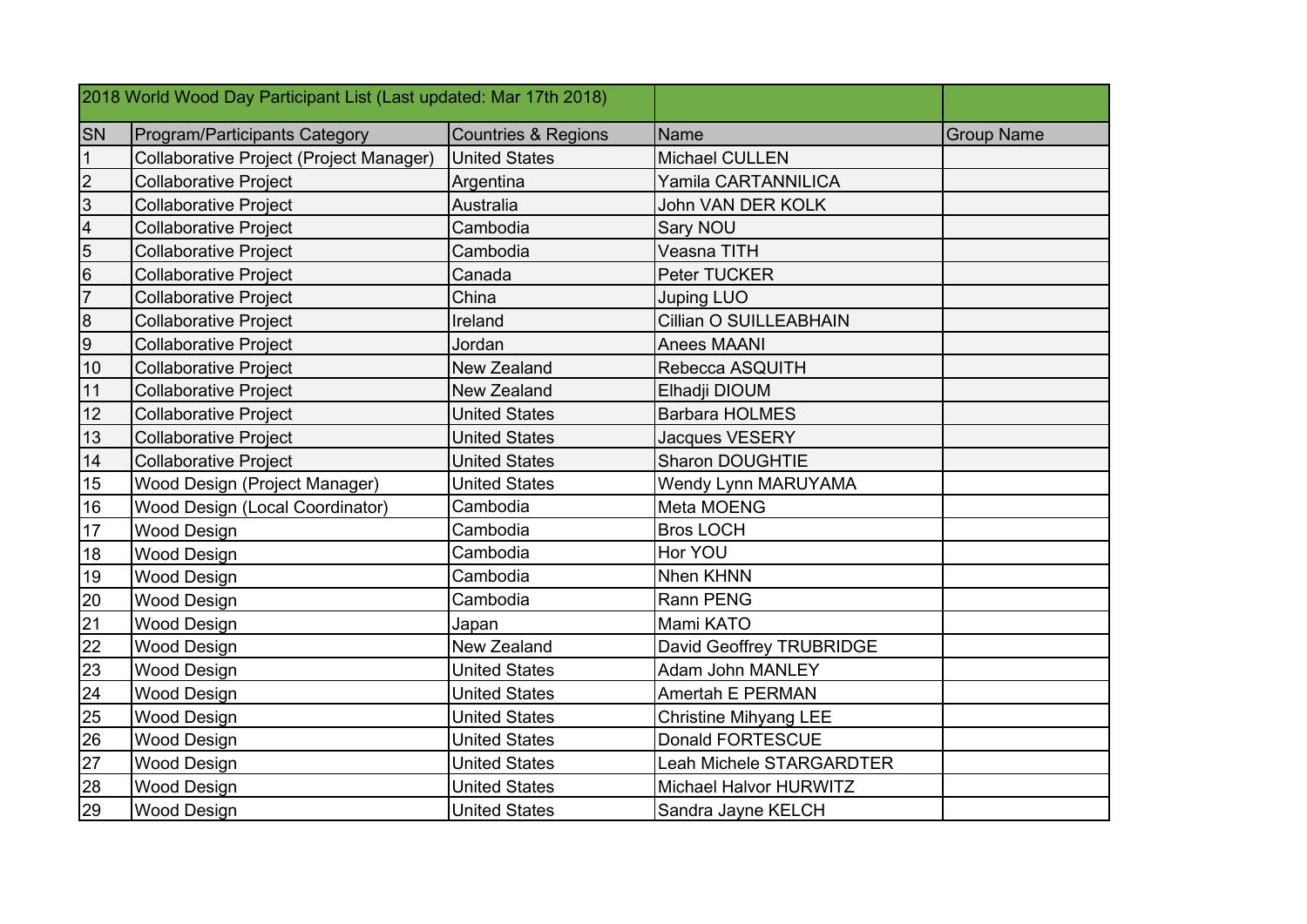| 30 | <b>Wood Design</b>      | <b>United States</b> | Sylvia Sydney ROSENTHAL                                  |
|----|-------------------------|----------------------|----------------------------------------------------------|
| 31 | <b>Wood Design</b>      | <b>United States</b> | <b>William S SCHAIRER</b>                                |
| 32 | <b>Woodcarving Show</b> | Afghanistan          | <b>Adil KUHSAR</b>                                       |
| 33 | <b>Woodcarving Show</b> | Afghanistan          | Atiullah KECHKENI                                        |
| 34 | <b>Woodcarving Show</b> | Algeria              | Tahar HEDHOUD                                            |
| 35 | <b>Woodcarving Show</b> | Argentina            | Tomas Jonatan Franzoi                                    |
| 36 | <b>Woodcarving Show</b> | Armenia              | Nairi SAFARYAN                                           |
| 37 | <b>Woodcarving Show</b> |                      | Abdulla Ebrahim Hasan Ali Hasan                          |
|    |                         | <b>Bahrain</b>       | <b>ALHAYKI</b>                                           |
| 38 | <b>Woodcarving Show</b> |                      | Ali Jaber Sahrab Rostam                                  |
|    |                         | <b>Bahrain</b>       | <b>ABDULHUSAIN</b>                                       |
| 39 | <b>Woodcarving Show</b> | Benin                | Senou Anthelme LOKOSSOU                                  |
| 40 | <b>Woodcarving Show</b> |                      | Bolivia Plurinational State   Rodrigo Alex ORDOÑEZ SALAS |
| 41 | <b>Woodcarving Show</b> | <b>Botswana</b>      | Masilonyana RADINOGA                                     |
| 42 | <b>Woodcarving Show</b> | <b>Bulgaria</b>      | Zdravko Tsvetanov ZDRAVKOV                               |
| 43 | <b>Woodcarving Show</b> | <b>Burkina Faso</b>  | Antoine Antinwende BAMBARA                               |
| 44 | <b>Woodcarving Show</b> | Cambodia             | <b>Born Sopheap</b>                                      |
| 45 | <b>Woodcarving Show</b> | Cambodia             | <b>Chey Cheal</b>                                        |
| 46 | <b>Woodcarving Show</b> | Cambodia             | <b>Heak Jes</b>                                          |
| 47 | <b>Woodcarving Show</b> | Cambodia             | Heng Seng Im                                             |
| 48 | <b>Woodcarving Show</b> | Cambodia             | Kem Sophal                                               |
| 49 | <b>Woodcarving Show</b> | Cambodia             | <b>Kerk Thong</b>                                        |
| 50 | <b>Woodcarving Show</b> | Cambodia             | Keu Sopheap                                              |
| 51 | <b>Woodcarving Show</b> | Cambodia             | Khchao Chab                                              |
| 52 | <b>Woodcarving Show</b> | Cambodia             | <b>Kik Sik</b>                                           |
| 53 | <b>Woodcarving Show</b> | Cambodia             | Kruoch Kam                                               |
| 54 | <b>Woodcarving Show</b> | Cambodia             | Mi Phally                                                |
| 55 | <b>Woodcarving Show</b> | Cambodia             | Moeun Tem                                                |
| 56 | <b>Woodcarving Show</b> | Cambodia             | <b>Nheb Virith</b>                                       |
| 57 | <b>Woodcarving Show</b> | Cambodia             | Phon Lavy                                                |
| 58 | <b>Woodcarving Show</b> | Cambodia             | Phon Sopheap                                             |
| 59 | <b>Woodcarving Show</b> | Cambodia             | <b>Rim Roeurn</b>                                        |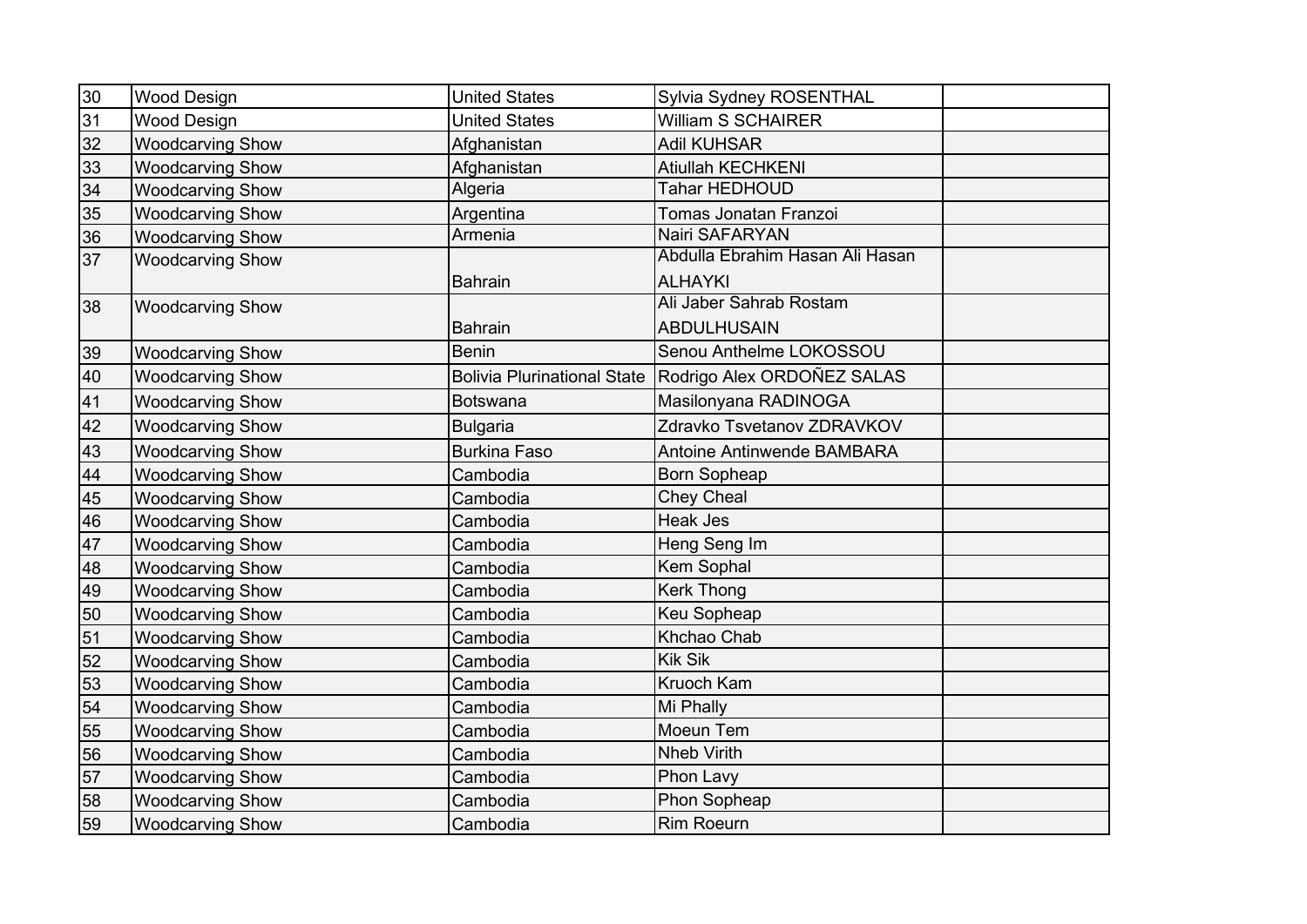| 60 | <b>Woodcarving Show</b> | Cambodia                 | Sat Chenda                   |  |
|----|-------------------------|--------------------------|------------------------------|--|
| 61 | <b>Woodcarving Show</b> | Cambodia                 | Sin Sen Narong               |  |
| 62 | <b>Woodcarving Show</b> | Cambodia                 | Soeng Srouch                 |  |
| 63 | <b>Woodcarving Show</b> | Cambodia                 | Som Sothearith               |  |
| 64 | <b>Woodcarving Show</b> | Cambodia                 | Uk Sonoun                    |  |
| 65 | <b>Woodcarving Show</b> | Cambodia                 | <b>Vann Narith</b>           |  |
| 66 | <b>Woodcarving Show</b> | Cambodia                 | Von Khoan                    |  |
| 67 | <b>Woodcarving Show</b> | Cameroon                 | <b>CHITOH PIUS</b>           |  |
| 68 | <b>Woodcarving Show</b> | Chad                     | Ndoumtar BEINDOGO            |  |
| 69 | <b>Woodcarving Show</b> |                          | <b>HERMAN MAURICIO OPAZO</b> |  |
|    |                         | Chile                    | <b>MOLINA</b>                |  |
| 70 | <b>Woodcarving Show</b> | China                    | Huanpei YANG                 |  |
| 71 | <b>Woodcarving Show</b> | China                    | Jiangluo LIAO                |  |
| 72 | <b>Woodcarving Show</b> | China                    | <b>Sixing DUAN</b>           |  |
| 73 | <b>Woodcarving Show</b> | China                    | Xiaowu CAO                   |  |
| 74 | <b>Woodcarving Show</b> | China                    | Xiaoxiong QIU                |  |
| 75 | <b>Woodcarving Show</b> | China                    | Zuowei WEN                   |  |
| 76 | <b>Woodcarving Show</b> |                          | Antonio Ricardo VASQUEZ      |  |
|    |                         | Colombia                 | <b>VASQUEZ</b>               |  |
| 77 | <b>Woodcarving Show</b> | Costa Rica               | William Gerardo NUNEZ GARRO  |  |
| 78 | <b>Woodcarving Show</b> | Cyprus                   | Georgios SPYROU              |  |
| 79 | <b>Woodcarving Show</b> | <b>Czech Republic</b>    | <b>Jiri NETIK</b>            |  |
| 80 | <b>Woodcarving Show</b> | <b>Czech Republic</b>    | <b>Libor FRANK</b>           |  |
| 81 | <b>Woodcarving Show</b> | <b>Czech Republic</b>    | <b>Martin KRAL</b>           |  |
| 82 | <b>Woodcarving Show</b> | Ecuador                  | Ruben Dario TERAN VLLEGAS    |  |
| 83 | <b>Woodcarving Show</b> | Ghana                    | Francis Ankrah AKUFFO        |  |
| 84 | <b>Woodcarving Show</b> | Indonesia                | Roni                         |  |
| 85 | <b>Woodcarving Show</b> | Iran Islamic Republic Of | Alireza BAVANDPOUR           |  |
| 86 | <b>Woodcarving Show</b> |                          | Salam Mohammed Saeed Hashim  |  |
|    |                         | Iraq                     | <b>AHMED</b>                 |  |
| 87 | <b>Woodcarving Show</b> | Italy                    | Renato BRUNELLO              |  |
| 88 | <b>Woodcarving Show</b> | Japan                    | <b>Toshio IMAMURA</b>        |  |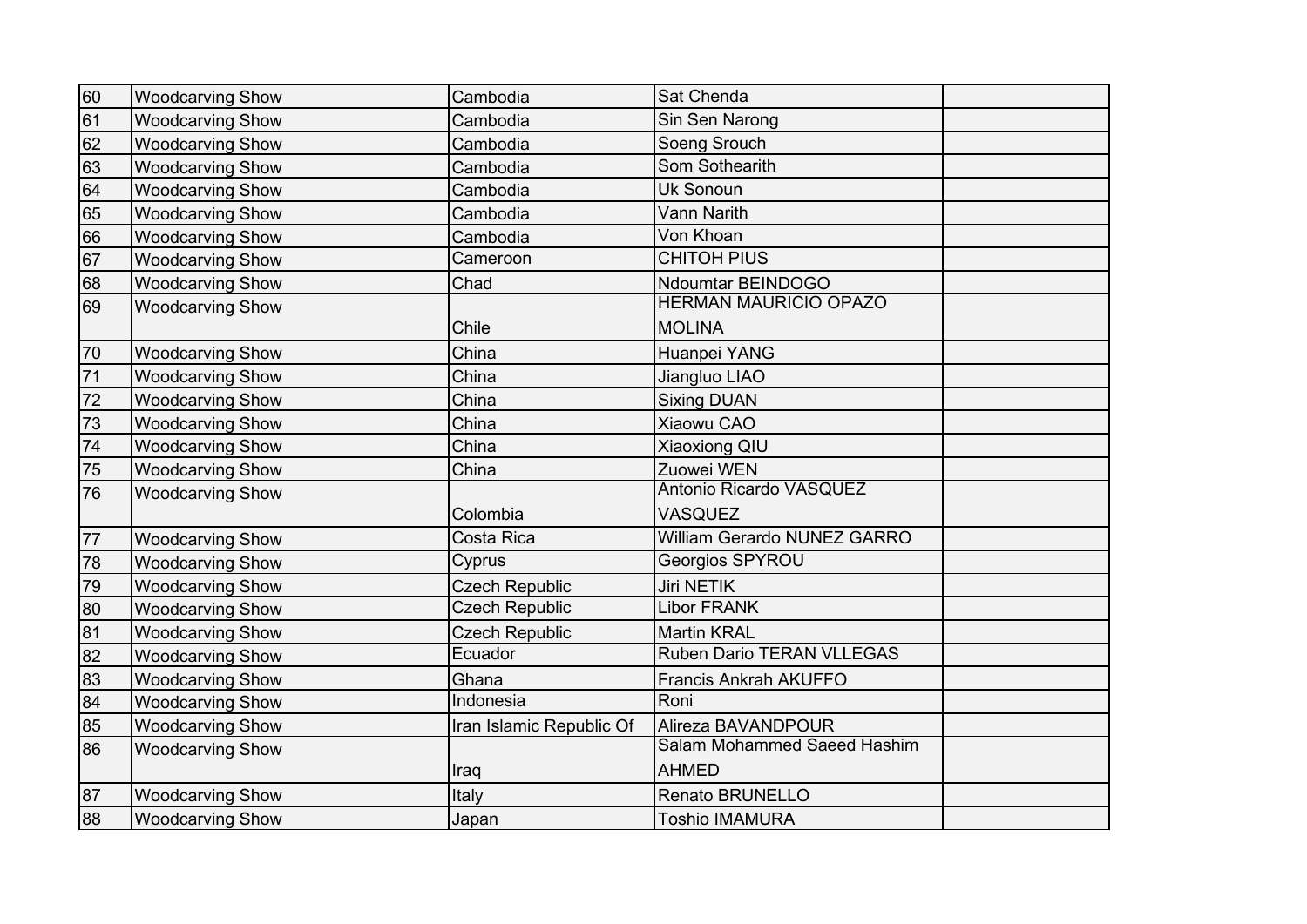| 89  | <b>Woodcarving Show</b> | Jordan                    | Fuad Eyad Fuad KHASAWNEH             |
|-----|-------------------------|---------------------------|--------------------------------------|
| 90  | <b>Woodcarving Show</b> | Jordan                    | <b>Lamees Aref Hafiz ASHWA</b>       |
| 91  | <b>Woodcarving Show</b> | Kazakhstan                | <b>Vladimir MOSSIN</b>               |
| 92  | <b>Woodcarving Show</b> | Kenya                     | <b>Shark Mutua</b>                   |
| 93  | <b>Woodcarving Show</b> | Korea Republic Of         | Ji Na KIM                            |
| 94  | <b>Woodcarving Show</b> | Korea Republic Of         | Nansook JOO                          |
| 95  | <b>Woodcarving Show</b> | Kuwait                    | Fahad F Dh F M ALHAJERI              |
| 96  | <b>Woodcarving Show</b> | Kyrgyzstan                | Pavel KOLODOV                        |
| 97  | <b>Woodcarving Show</b> | Latvia                    | <b>Aivars STUDENTS</b>               |
| 98  | <b>Woodcarving Show</b> |                           | Salah Eddin Mohammed Makhzoum        |
|     |                         | Libya                     | <b>BASS</b>                          |
| 99  | <b>Woodcarving Show</b> | Lithuania                 | Raimundas BLAZAITIS                  |
| 100 | <b>Woodcarving Show</b> | Malawi                    | <b>Levison LAWRENCE</b>              |
| 101 | <b>Woodcarving Show</b> | Malaysia                  | Abd Muhaimin Bin HASBOLLAH           |
| 102 | <b>Woodcarving Show</b> | Moldova Republic Of       | Andrei TEISANU                       |
| 103 | <b>Woodcarving Show</b> | Mongolia                  | <b>Tsengel SAYAKHUU</b>              |
| 104 | <b>Woodcarving Show</b> | Morocco                   | <b>Ismail FARHAN</b>                 |
| 105 | <b>Woodcarving Show</b> | Mozambique                | <b>Carlos Simoes FERREIRA</b>        |
| 106 | <b>Woodcarving Show</b> | Nepal                     | Laxman Bahadur GHARTI                |
| 107 | <b>Woodcarving Show</b> | New Zealand               | Iwi LECOMTE                          |
| 108 | <b>Woodcarving Show</b> | Norway                    | Rune HJELEN                          |
| 109 | <b>Woodcarving Show</b> | Oman                      | Ayoob Malang Alland AL BULUSHI       |
| 110 | <b>Woodcarving Show</b> | Oman                      | <b>Jihad Abdallah Said AL-MAMARI</b> |
| 111 | <b>Woodcarving Show</b> | Oman                      | Khalil Salim Abdullah AL KALBANI     |
| 112 | <b>Woodcarving Show</b> | Oman                      | Nasser Saif Said AL HATMI            |
| 113 | <b>Woodcarving Show</b> | Palestine                 | Issam Abd El Aziz SABBAH             |
| 114 | <b>Woodcarving Show</b> | Peru                      | Luis Leonardo LUNA OJEDA             |
| 115 | <b>Woodcarving Show</b> | Philippines               | Raymondo Magaya DONG-E               |
| 116 | <b>Woodcarving Show</b> | Philippines               | Wilfredo Tadeo LAYUG                 |
| 117 | <b>Woodcarving Show</b> | <b>Puerto Rico</b>        | Alex RIOS FERNANDEZ                  |
| 118 | <b>Woodcarving Show</b> | <b>Russian Federation</b> | Aslan OZDOEV                         |
| 119 | <b>Woodcarving Show</b> | <b>Russian Federation</b> | Petr NOSIKOV                         |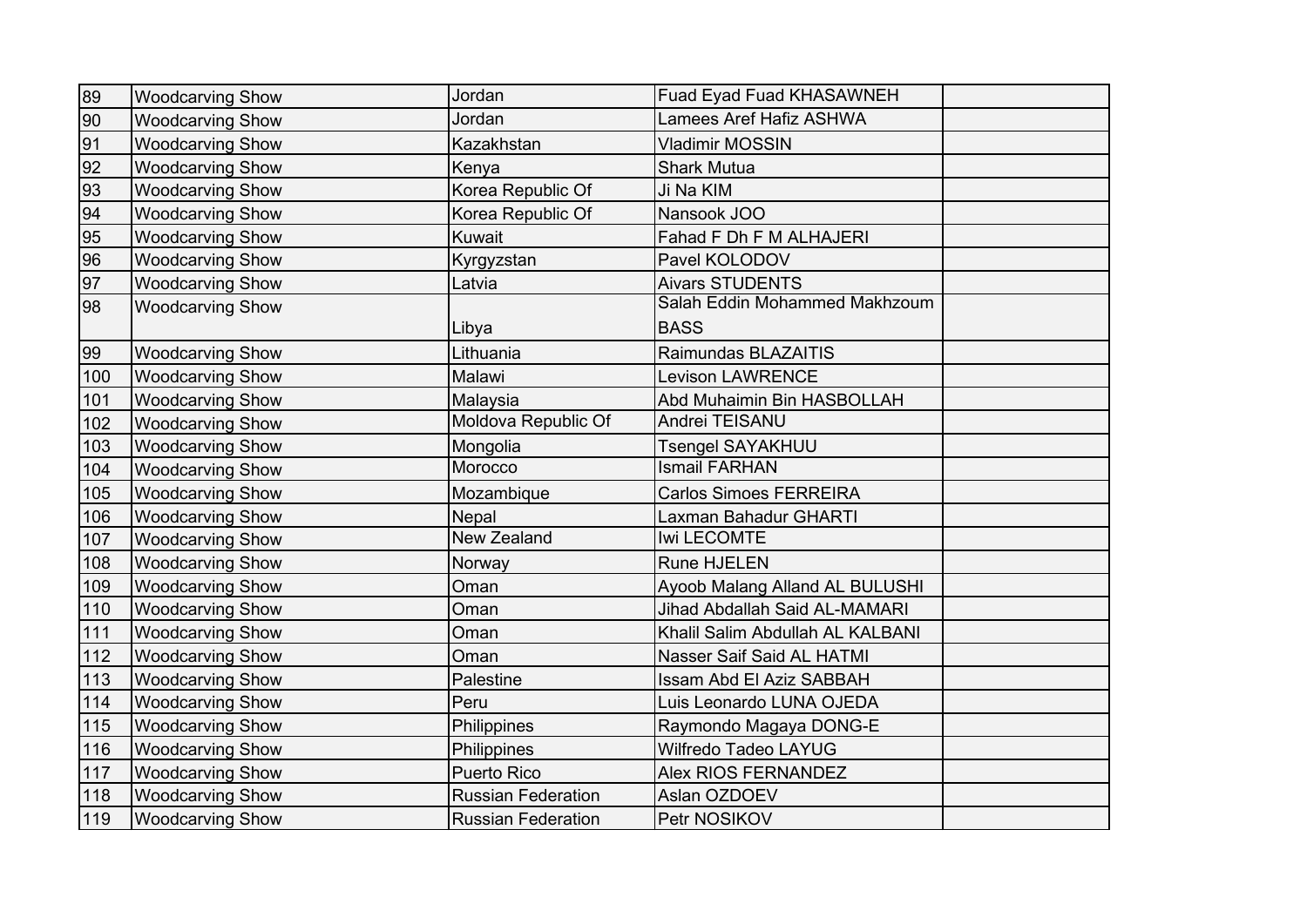| 120 | <b>Woodcarving Show</b>        | Rwanda                                   | Maximilien MUHAWENIMANA          |  |
|-----|--------------------------------|------------------------------------------|----------------------------------|--|
| 121 | <b>Woodcarving Show</b>        | Saudi Arabia                             | <b>Essam Yousif M JAMEEL</b>     |  |
| 122 | <b>Woodcarving Show</b>        | Spain                                    | Fernando ALVAREZ PEREZ           |  |
| 123 | <b>Woodcarving Show</b>        | Sri Lanka                                | Channa Amarathunga DEVA          |  |
|     |                                |                                          | <b>HAVAGE</b>                    |  |
| 124 | <b>Woodcarving Show</b>        |                                          | Abubakrelsiddig Hussein          |  |
|     |                                | Sudan                                    | <b>AWADALLA HUSSEIN</b>          |  |
| 125 | <b>Woodcarving Show</b>        | Sweden                                   | Jorgen Bror MELIN                |  |
| 126 | <b>Woodcarving Show</b>        | Switzerland                              | Katrin CONRAD                    |  |
| 127 | <b>Woodcarving Show</b>        | Syrian Arab Republic                     | <b>Hesham Sulaiman ALMALIH</b>   |  |
| 128 | <b>Woodcarving Show</b>        | <b>Taiwan</b>                            | Chun-Hao TSENG                   |  |
| 129 | <b>Woodcarving Show</b>        | Tanzania United Republic MWANDALE MAGODA |                                  |  |
|     |                                | Of                                       | <b>MWANYEKWA</b>                 |  |
| 130 | <b>Woodcarving Show</b>        | <b>Tunisia</b>                           | Zeid ASSAL                       |  |
| 131 | <b>Woodcarving Show</b>        | <b>Turkey</b>                            | <b>Ahmet AVCI</b>                |  |
| 132 | <b>Woodcarving Show</b>        | Uganda                                   | <b>Henry DUMBA</b>               |  |
| 133 | <b>Woodcarving Show</b>        | <b>Ukraine</b>                           | Evgenii Evgenyevich ULIANOV      |  |
| 134 | <b>Woodcarving Show</b>        | Uruguay                                  | Matias JUNCAL PEREZ              |  |
| 135 | <b>Woodcarving Show</b>        | <b>Uzbekistan</b>                        | Anvar Xikmatullayevich ALIMBAYEV |  |
|     |                                |                                          |                                  |  |
| 136 | <b>Woodcarving Show</b>        | Vietnam                                  | Nguyen Van HOP                   |  |
| 137 | <b>Woodcarving Show</b>        | Yemen                                    | Helmi Arfan Salem BA YASHOOT     |  |
| 138 | <b>Woodcarving Show</b>        | Zambia                                   | <b>Gordon SHAMULENGE</b>         |  |
| 139 | <b>Woodcarving Show</b>        | Zimbabwe                                 | Shepherd NDUDZO                  |  |
| 140 | IYAFMI (Advisor)               | Australia                                | Stephen John BULMAN              |  |
| 141 | <b>IYAFMI</b> (Special Guests) | <b>United States</b>                     | <b>Anthony Sergio FORTNER</b>    |  |
| 142 | <b>IYAFMI</b>                  | Afghanistan                              | Ekram KOHISAR                    |  |
| 143 | <b>IYAFMI</b>                  | Australia                                | Nicholas William JOHNSTON        |  |
| 144 | <b>IYAFMI</b>                  | Austria                                  | <b>Christian BUCHEGGER</b>       |  |
| 145 | <b>IYAFMI</b>                  | Cambodia                                 | <b>Chreng Savuth</b>             |  |
| 146 | <b>IYAFMI</b>                  | Cambodia                                 | Keo Lon                          |  |
| 147 | <b>IYAFMI</b>                  | Cambodia                                 | Mork Poeupm                      |  |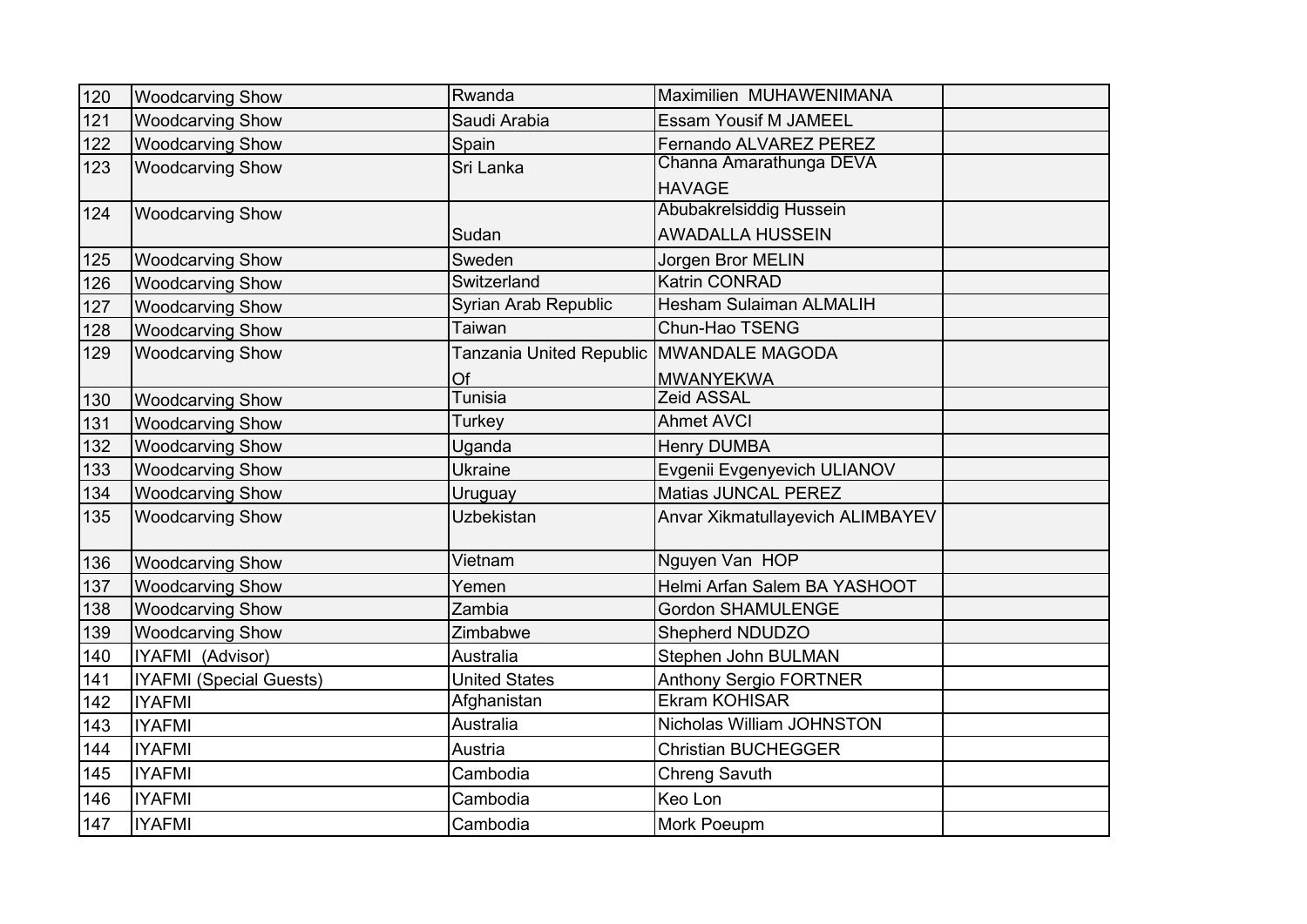| 148 | <b>IYAFMI</b>                    | Cambodia                  | Mouth Sophal                  |  |
|-----|----------------------------------|---------------------------|-------------------------------|--|
| 149 | <b>IYAFMI</b>                    | Cambodia                  | Ny Sarith                     |  |
| 150 | <b>IYAFMI</b>                    | China                     | <b>Bocong PENG</b>            |  |
| 151 | <b>IYAFMI</b>                    | China                     | Xiangyu CHEN                  |  |
| 152 | <b>IYAFMI</b>                    |                           | Romain Sébastien Claude       |  |
|     |                                  | France                    | <b>BOULAND</b>                |  |
| 153 | <b>IYAFMI</b>                    | Indonesia                 | Rudi YANTO                    |  |
| 154 | <b>IYAFMI</b>                    | Ireland                   | Cian MULLIGAN                 |  |
| 155 | <b>IYAFMI</b>                    | Japan                     | <b>Tomohiro YAMAGUCHI</b>     |  |
| 156 | <b>IYAFMI</b>                    | Latvia                    | Dāvis CIRŠS                   |  |
| 157 | <b>IYAFMI</b>                    | Lithuania                 | <b>Tadas BAUKUS</b>           |  |
| 158 | <b>IYAFMI</b>                    | Myanmar                   | <b>YE SOE HLAING</b>          |  |
| 159 | <b>IYAFMI</b>                    | <b>Russian Federation</b> | Nikolai GOLIKOV               |  |
| 160 | <b>IYAFMI</b>                    | Spain                     | Francisco CUESTA MARTIN       |  |
| 161 | <b>IYAFMI</b>                    | Taiwan                    | Chin-Hao CHENG                |  |
| 162 | <b>IYAFMI</b>                    | <b>United States</b>      | Gilbert Stephen BOTTITA       |  |
| 163 | <b>Woodturning Demonstration</b> | Australia                 | <b>Theodoros HARALAMPOU</b>   |  |
| 164 | <b>Woodturning Demonstration</b> | Cambodia                  | Hoeun Roum                    |  |
| 165 | <b>Woodturning Demonstration</b> | Cambodia                  | <b>Phon Phuen</b>             |  |
| 166 | <b>Woodturning Demonstration</b> | China                     | Jinyong SU                    |  |
| 167 | <b>Woodturning Demonstration</b> | China                     | <b>Xuemin LI</b>              |  |
| 168 | <b>Woodturning Demonstration</b> | France                    | <b>Jean Francois ESCOULEN</b> |  |
| 169 | <b>Woodturning Demonstration</b> | Israel                    | Eli AVISERA                   |  |
| 170 | <b>Woodturning Demonstration</b> | Kuwait                    | Abdulali S M ALJERI           |  |
| 171 | <b>Woodturning Demonstration</b> | Morocco                   | Hassan EL FARISSI             |  |
| 172 | <b>Woodturning Demonstration</b> | <b>United States</b>      | Andrew Chung-Hsin CHEN        |  |
| 173 | Folk Art Workshop                | Cambodia                  | Mok Nhoy                      |  |
| 174 | Folk Art Workshop                | Cambodia                  | Sourn Sean                    |  |
| 175 | Folk Art Workshop                | Cambodia                  | Say Nai                       |  |
| 176 | Folk Art Workshop                | China                     | <b>Chunlong YANG</b>          |  |
| 177 | Folk Art Workshop                | China                     | Gensheng ZOU                  |  |
| 178 | Folk Art Workshop                | China                     | Jianning ZOU                  |  |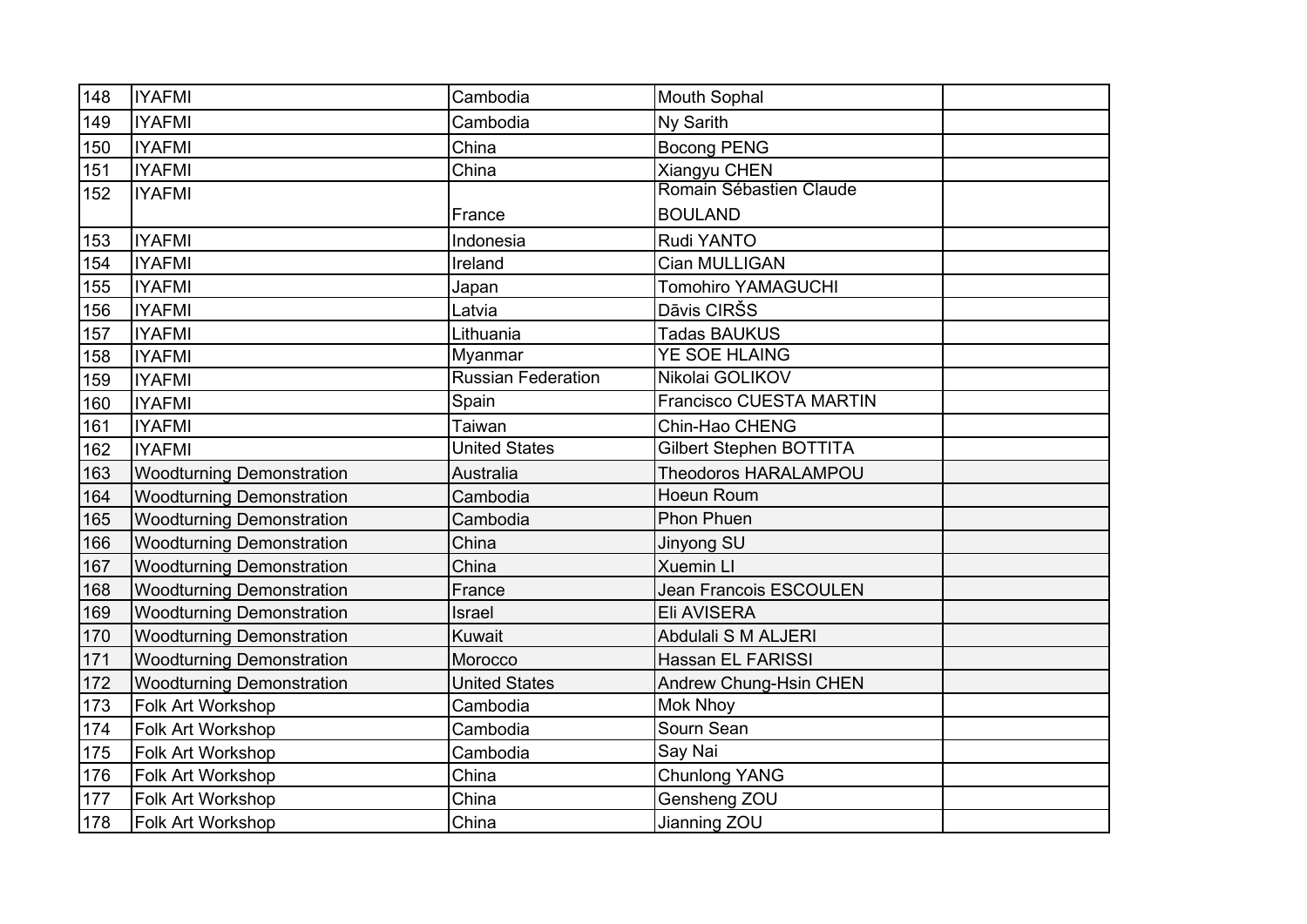| 179 | Folk Art Workshop        | <b>Czech Republic</b> | Pavel TRUHLÁŘ                |                       |
|-----|--------------------------|-----------------------|------------------------------|-----------------------|
| 180 | Folk Art Workshop        | <b>Czech Republic</b> | Zdenka OWENOVÁ               |                       |
| 181 | <b>Folk Art Workshop</b> | Egypt                 | Ayman Mohamed Ahmed Hassan   |                       |
|     |                          |                       | <b>ELSAADNI</b>              |                       |
| 182 | Folk Art Workshop        | France                | Carole SZWARC                |                       |
| 183 | <b>Folk Art Workshop</b> | Indonesia             | <b>Cucu NUGRAHA</b>          |                       |
| 184 | Folk Art Workshop        | Indonesia             | Darto                        |                       |
| 185 | Folk Art Workshop        | Indonesia             | Endo SUANDA                  |                       |
| 186 | Folk Art Workshop        | Japan                 | Kazuaki HARADA               |                       |
| 187 | Folk Art Workshop        | Japan                 | Megumi HARADA                |                       |
| 188 | Folk Art Workshop        | Japan                 | Mimoe TANAKA                 |                       |
| 189 | Folk Art Workshop        | Japan                 | Nozomi ISHII                 |                       |
| 190 | <b>Folk Art Workshop</b> | Japan                 | Shoji KAWASAKI               |                       |
| 191 | Folk Art Workshop        | Japan                 | Takuya OKADA                 |                       |
| 192 | Folk Art Workshop        | Japan                 | Yusuke SEKIOKA               |                       |
| 193 | <b>Folk Art Workshop</b> | Saudi Arabia          | Mustafa Aboulbagi A ALARAB   |                       |
| 194 | Folk Art Workshop        | Taiwan                | Yong-ting LAI                |                       |
| 195 | Folk Art Workshop        |                       |                              |                       |
|     |                          | Yemen                 | Ahmed Mahmood Abdo AL WESABI |                       |
| 196 | Music Festival           | Cambodia              | Bo Rach Yan Prak             |                       |
| 197 | Music Festival           | Cambodia              | Bo Raim Bo Sery              |                       |
| 198 | Music Festival           | Cambodia              |                              |                       |
| 199 |                          |                       | <b>Bo Rom</b>                |                       |
|     | Music Festival           | Cambodia              | <b>Bo Roveang</b>            |                       |
| 200 | <b>Music Festival</b>    | Cambodia              | <b>Bo Samret</b>             |                       |
| 201 | Music Festival           | Cambodia              | <b>Bor Somros</b>            | <b>Pin Peat Music</b> |
| 202 | Music Festival           | Cambodia              | <b>Chhet Oeurng</b>          |                       |
| 203 | Music Festival           | Cambodia              | <b>Chhet Ouy</b>             |                       |
| 204 | Music Festival           | Cambodia              | Hoeung Hoeurm                |                       |
| 205 | Music Festival           | Cambodia              | <b>Keo Savaet</b>            |                       |
| 206 | Music Festival           | Cambodia              | Suon Sean                    |                       |
| 207 | Music Festival           | Cambodia              | Ty Chern                     |                       |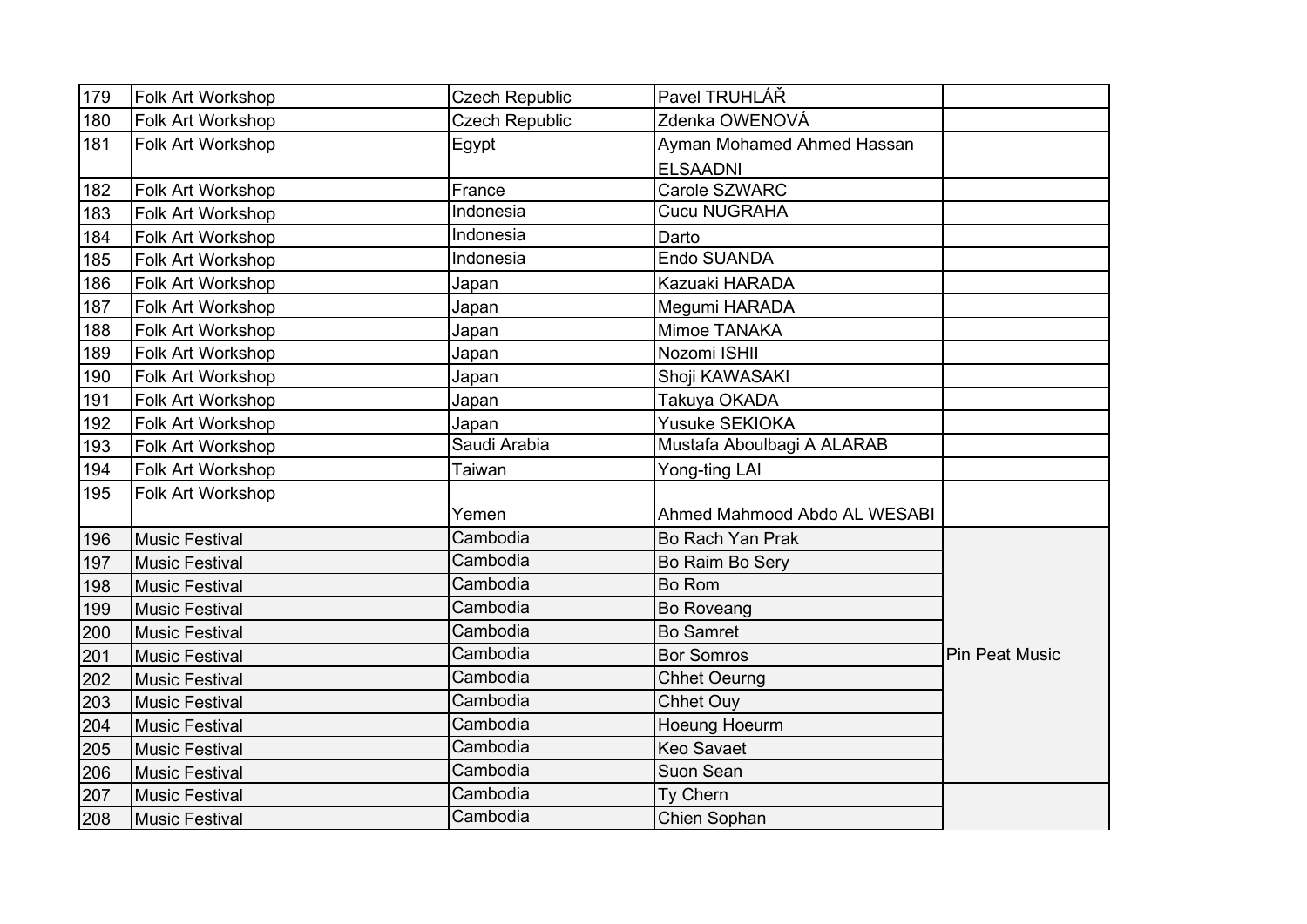| 209 | Music Festival        | Cambodia | So Pov                 |                    |
|-----|-----------------------|----------|------------------------|--------------------|
| 210 | Music Festival        | Cambodia | Nhek Sereyratana       |                    |
| 211 | <b>Music Festival</b> | Cambodia | <b>Torn Soyty</b>      |                    |
| 212 | Music Festival        | Cambodia | Sam Veasna             |                    |
| 213 | Music Festival        | Cambodia | Chorn Chhoan           |                    |
| 214 | <b>Music Festival</b> | Cambodia | Loeung Chuorb          |                    |
| 215 | Music Festival        | Cambodia | Pov Seyha              |                    |
| 216 | Music Festival        | Cambodia | Lok Malang             |                    |
| 217 | <b>Music Festival</b> | Cambodia | Meas Loeurm            |                    |
| 218 | Music Festival        | Cambodia | Eh Chanty              |                    |
| 219 | Music Festival        | Cambodia | Konn Ram               |                    |
| 220 | <b>Music Festival</b> | Cambodia | Kha Ron                |                    |
| 221 | <b>Music Festival</b> | Cambodia | Pin Bo Sarith          |                    |
| 222 | <b>Music Festival</b> | Cambodia | Doung Rath             | Skin Carving, Big  |
| 223 | Music Festival        | Cambodia | Mai Samoeurt           | Skin Performance & |
| 224 | Music Festival        | Cambodia | Phal Kong              |                    |
| 225 | <b>Music Festival</b> | Cambodia | Phon Kimchun           | 'Kantrem" Dance    |
| 226 | <b>Music Festival</b> | Cambodia | May Sarom              |                    |
| 227 | <b>Music Festival</b> | Cambodia | Som Sarom              |                    |
| 228 | <b>Music Festival</b> | Cambodia | <b>Puy Sarin</b>       |                    |
| 229 | Music Festival        | Cambodia | <b>Chorn Sopearith</b> |                    |
| 230 | Music Festival        | Cambodia | Soth Sophanna          |                    |
| 231 | <b>Music Festival</b> | Cambodia | Ke Lich                |                    |
| 232 | <b>Music Festival</b> | Cambodia | Rorn Rith              |                    |
| 233 | <b>Music Festival</b> | Cambodia | Sros Thar              |                    |
| 234 | Music Festival        | Cambodia | <b>Chhom Marv</b>      |                    |
| 235 | <b>Music Festival</b> | Cambodia | Yum Orm                |                    |
| 236 | <b>Music Festival</b> | Cambodia | <b>Chien Sochet</b>    |                    |
| 237 | <b>Music Festival</b> | Cambodia | Sok Son                |                    |
| 238 | Music Festival        | Cambodia | <b>Kdep Sophal</b>     |                    |
| 239 | <b>Music Festival</b> | Cambodia | Eh Chan Torng          |                    |
| 240 | Music Festival        | Cambodia | Neth Sokhen            |                    |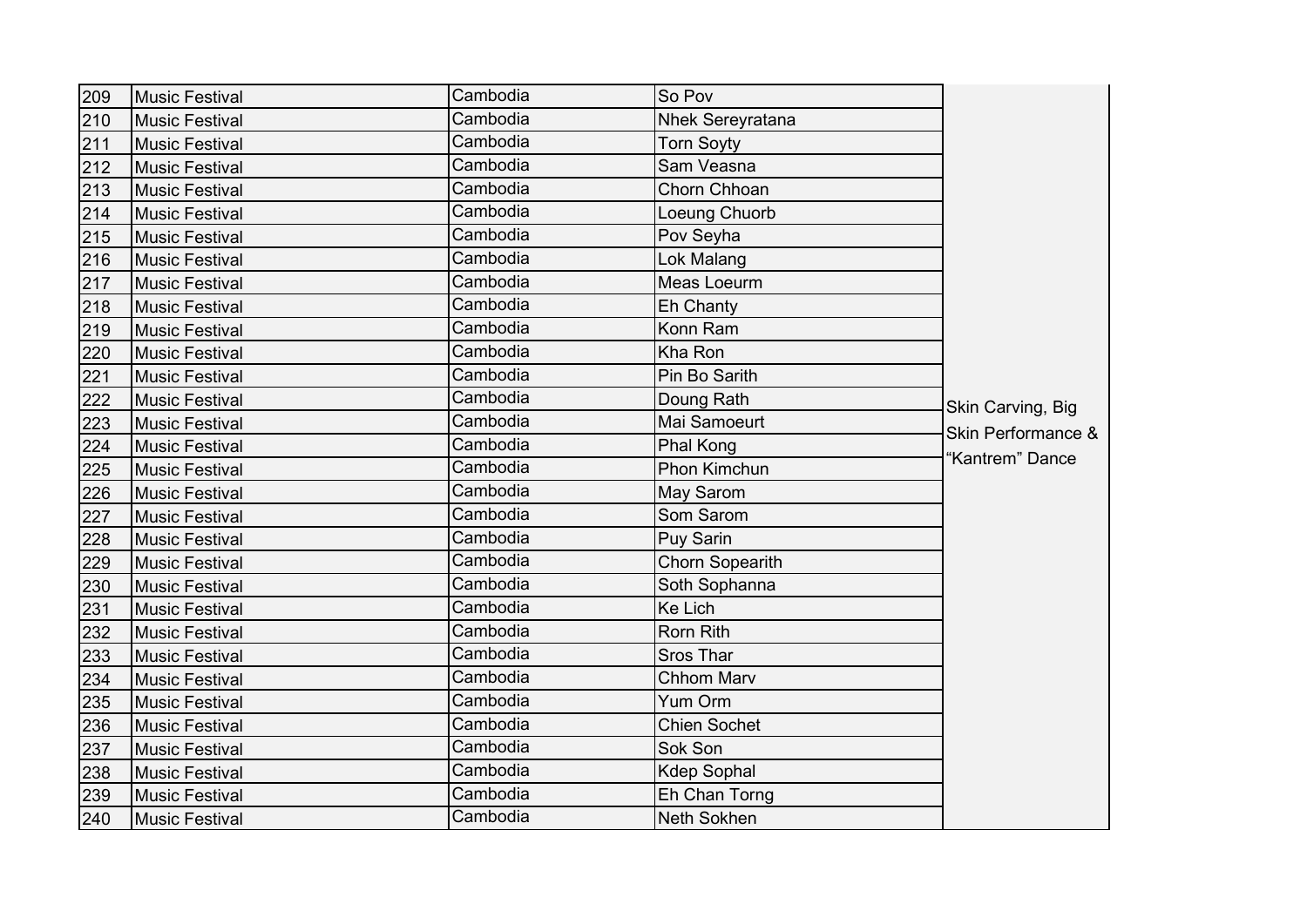| 241 | Music Festival        | Canada        | <b>Aziz DAOUNI</b>                  |              |
|-----|-----------------------|---------------|-------------------------------------|--------------|
| 242 | Music Festival        | China         | Haikuan ZHU                         |              |
| 243 | Music Festival        | China         | Feifei XU                           |              |
| 244 | Music Festival        | China         | Jing HE                             |              |
| 245 | Music Festival        | China         | Ligin HUANG                         | <b>YUEJI</b> |
| 246 | Music Festival        | China         | <b>Ya ZHANG</b>                     |              |
| 247 | Music Festival        | China         | Yao ZHANG                           |              |
| 248 | Music Festival        | Cote D'ivoire | AHOU BENEDICTE BOLAGO               |              |
| 249 | Music Festival        | Cote D'ivoire | <b>BOUABRE JULIEN GBLA</b>          |              |
| 250 | Music Festival        | Cote D'ivoire | <b>BROU MARCELIN KOUADIO</b>        |              |
| 251 | Music Festival        | Cote D'ivoire | <b>GNAZOU JEAN BAPTISTE</b>         |              |
|     |                       |               | <b>BIANDJUI</b>                     |              |
| 252 | Music Festival        | Cote D'ivoire | KOFFI SEVERIN KOUAKOU               |              |
| 253 | Music Festival        | Cote D'ivoire | LOUKOURI JONATHAN BOGO              |              |
| 254 | Music Festival        | Cote D'ivoire | <b>MABO PATRICK KOUASSI</b>         | Aaninka      |
| 255 | Music Festival        | Cote D'ivoire | <b>MADE SEA</b>                     |              |
| 256 | Music Festival        | Cote D'ivoire | Moussa DOUMBIA                      |              |
| 257 | <b>Music Festival</b> | Cote D'ivoire | <b>NAN FRANCOISE BOIKE</b>          |              |
| 258 | Music Festival        | Cote D'ivoire | SERI ANNE SOPHIE GUEYE              |              |
| 259 | Music Festival        | Cote D'ivoire | YAPI ALAIN BRUCE YAPI               |              |
| 260 | <b>Music Festival</b> | Cote D'ivoire | YESSONGUIYEDJOU THEODORE            |              |
|     |                       |               | <b>SILUE</b>                        |              |
| 261 | Music Festival        | Ireland       | <b>John BUTLER</b>                  |              |
| 262 | <b>Music Festival</b> | Kuwait        | Abdulaziz H A H ALAYOOB             |              |
| 263 | Music Festival        | Lebanon       | <b>Antoine DAWLATLI</b>             |              |
| 264 | Music Festival        | Lebanon       | <b>Nasser MAKHOUL</b>               |              |
| 265 | Music Festival        | Mexico        | <b>Victor Manuel HERNANDEZ</b>      |              |
|     |                       |               | <b>BASTIDA</b>                      |              |
| 266 | Music Festival        | Mexico        | Brianda HERNÁNDEZ ZAPATA            |              |
| 267 | Music Festival        | Mexico        | Carlota Mirna ROMÁN MORA            |              |
| 268 | Music Festival        | Mexico        | Carolina BUSTAMANTE ELIZALDE        |              |
| 269 | Music Festival        | Mexico        | Jeshe Salomon DELGADO ROMÁN   Mezme |              |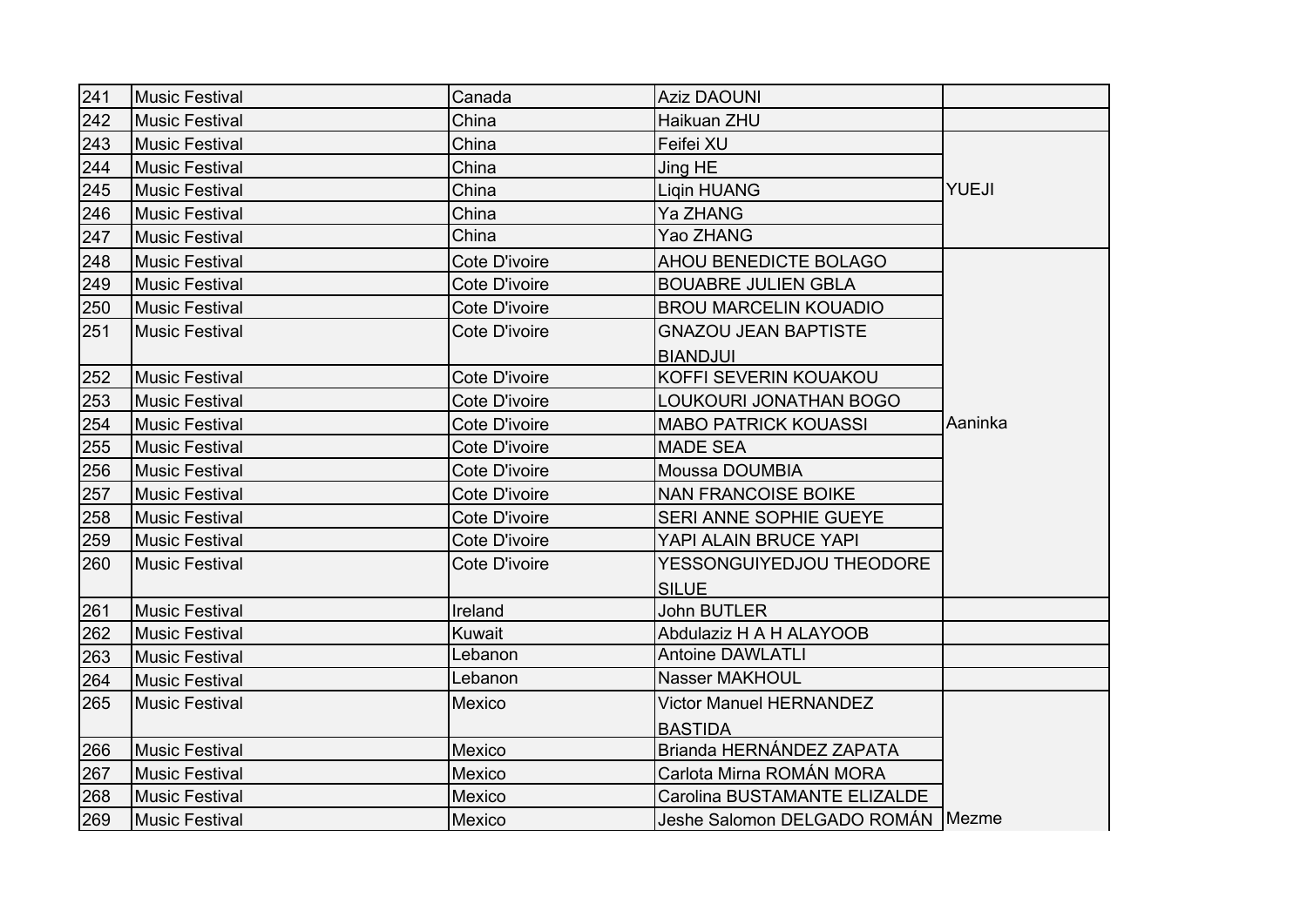| 270 | Music Festival        | Mexico                    | Jose Eduardo MENDOZA PAREDES     |                           |
|-----|-----------------------|---------------------------|----------------------------------|---------------------------|
| 271 | Music Festival        | Mexico                    | Jose Trinidad DELGADO CASTILLO   |                           |
| 272 | Music Festival        | Mexico                    | Karla Ludmila DELGADO ROMÁN      |                           |
| 273 | <b>Music Festival</b> | Nepal                     | <b>Budhha Bahadur GHISING</b>    |                           |
| 274 | Music Festival        | Nepal                     | Manish GANDHARVA                 |                           |
| 275 | Music Festival        | Nepal                     | Paras SUBEDI                     | Parampara                 |
| 276 | Music Festival        | Nepal                     | Sanjeev SUBBA                    |                           |
| 277 | Music Festival        | Nepal                     | Shambhu BANIYA                   |                           |
| 278 | Music Festival        | <b>Russian Federation</b> | <b>VLADIMIR DEMCHENKO</b>        |                           |
| 279 | Music Festival        | <b>Russian Federation</b> | Denis ZHUKOV                     |                           |
| 280 | Music Festival        | <b>Russian Federation</b> | Kirill POZNUKHOV                 | <b>Bryants Guys</b>       |
| 281 | Music Festival        | <b>Russian Federation</b> | Pavel BOIKOV                     |                           |
| 282 | <b>Music Festival</b> | <b>Russian Federation</b> | Zagit ALYKOV                     |                           |
| 283 | <b>Music Festival</b> | Switzerland               | <b>Christian Simon SCHMITTER</b> |                           |
| 284 | Music Festival        | Switzerland               | <b>Michael MAURER</b>            | <b>Alphorn Experience</b> |
| 285 | Music Festival        | Tanzania United Republic  |                                  |                           |
|     |                       | Of                        | Damasi Kristandus MPEPO          |                           |
| 286 | Symposium             | Austria                   | Michael GRABNER                  |                           |
| 287 | Symposium             | Cambodia                  | Ouk Vanna                        |                           |
| 288 | Symposium             | Cambodia                  | Sisowath Men Chandevy            |                           |
| 289 | Symposium             | Ghana                     | Eric Appau Asante                |                           |
| 290 | Symposium             | Kenya                     | Alice Ruguru KARANJA             |                           |
| 291 | Symposium             |                           | <b>BAMBANG KARTONO</b>           |                           |
|     |                       | Indonesia                 | <b>KURNIAWAN</b>                 |                           |
| 292 | Symposium             | Malaysia                  | Khairul B. Awang                 |                           |
| 293 | Symposium             | Morocco                   | Mohammed EL MOUSSAOUITI          |                           |
| 294 | Symposium             | Myanmar                   | <b>KHIN SAW NWE</b>              |                           |
| 295 | Symposium             | Myanmar                   | <b>MYA MYA KHIN</b>              |                           |
| 296 | Symposium             | Nepal                     | Damodar SHARMA                   |                           |
| 297 | Symposium             | Nepal                     | Jog Raj GIRI                     |                           |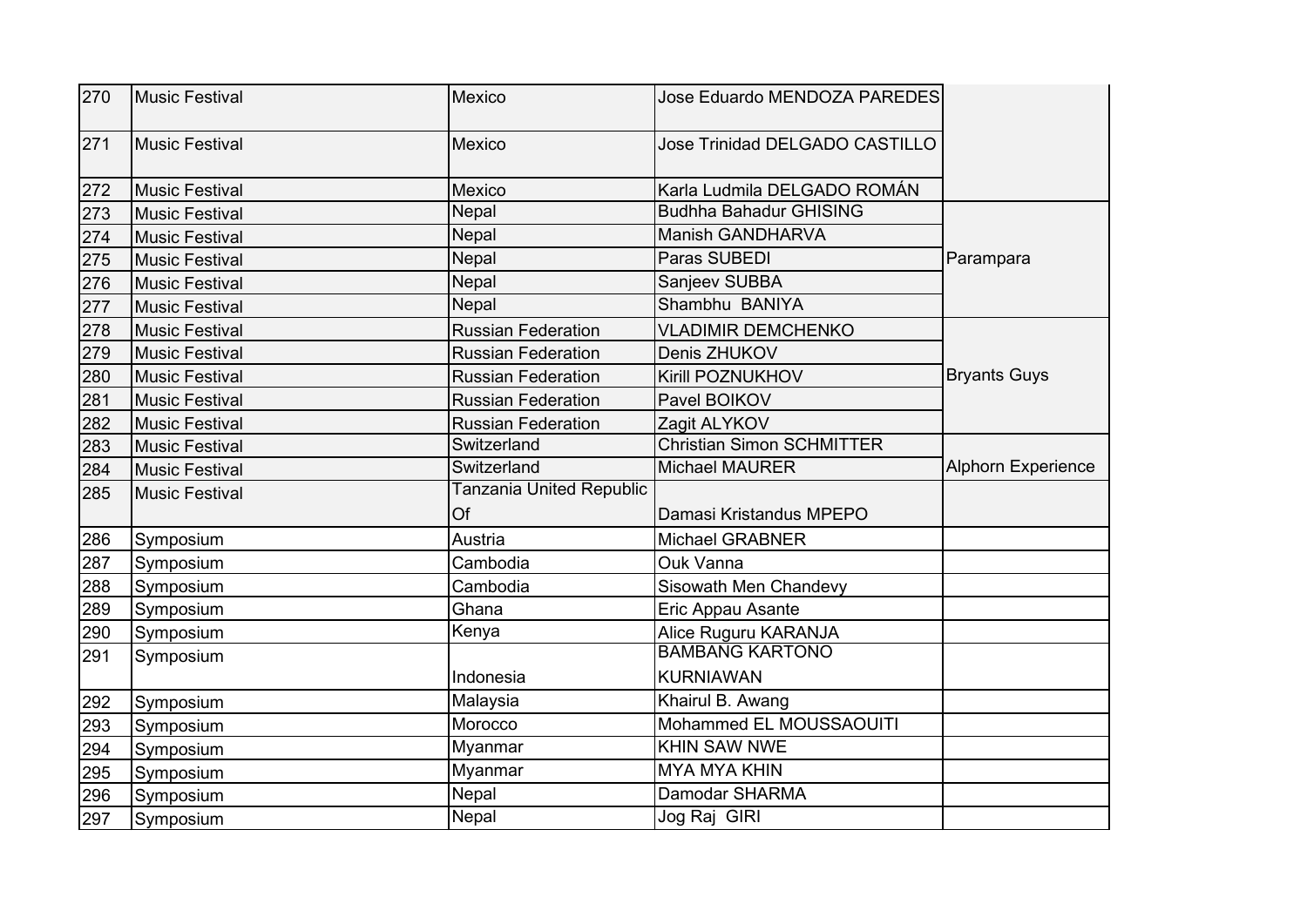| 298 | Symposium               | Nepal                           | Krishna Prasad OLI               |  |
|-----|-------------------------|---------------------------------|----------------------------------|--|
| 299 | Symposium               | Nepal                           | Krishna Prasad OSTI              |  |
| 300 | Symposium               | Nepal                           | Laxmi JOSHI SHRESTHA             |  |
| 301 | Symposium               | Nepal                           | Lok Raj NEPAL                    |  |
| 302 | Symposium               | Nepal                           | Pravin bindari BINDARI           |  |
| 303 | Symposium               | Philippines                     | <b>Merites Merida BUOT</b>       |  |
| 304 | Symposium               | Philippines                     | Inocencio Jr. Escoton BUOT       |  |
| 305 | Symposium               | Philippines                     | Consuelo De Luna HABITO          |  |
| 306 | Symposium               | Philippines                     | Pastor Jr. Llanto MALABRIGO      |  |
| 307 | Symposium               | Philippines                     | Rosalie Calapis MENDOZA          |  |
| 308 | Symposium               | South Africa                    | <b>Allan David SCHEARZ</b>       |  |
| 309 | Symposium               | <b>Tanzania United Republic</b> |                                  |  |
|     |                         | Of                              | Damasi Kristandus MPEPO          |  |
| 310 | Symposium               | <b>United Kingdom</b>           | Mark GRIFFITHS                   |  |
| 311 | Symposium               | <b>United States</b>            | <b>Eleanor Campbell RICHARDS</b> |  |
| 312 | Symposium               | <b>United States</b>            | Sylvie ROSENTHAL                 |  |
| 313 | Symposium               | Vietnam                         | Thi Vinh Khanh NGUYEN            |  |
| 314 | Symposium               | Vietnam                         | <b>Trong Kien NGUYEN</b>         |  |
| 315 | <b>Children's Event</b> | China                           | Ping YANG                        |  |
| 316 | Special Guests          | Afghanistan                     | Mohammad Samim NASIMI            |  |
| 317 | <b>Special Guests</b>   | Cambodia                        | Chuy LY                          |  |
| 318 | <b>Special Guests</b>   | Cambodia                        | Mon MAO                          |  |
| 319 | <b>Special Guests</b>   | Cambodia                        | Soklim HAY                       |  |
| 320 | <b>Special Guests</b>   | Cambodia                        | Sunna PEN                        |  |
| 321 | <b>Special Guests</b>   | China                           | Dafei MA                         |  |
| 322 | <b>Special Guests</b>   | China                           | Guangjie ZHAO                    |  |
| 323 | <b>Special Guests</b>   | China                           | Jian WANG                        |  |
| 324 | <b>Special Guests</b>   | China                           | Liyan ZHANG                      |  |
| 325 | <b>Special Guests</b>   | China                           | Shengji PEI                      |  |
| 326 | <b>Special Guests</b>   | China                           | Yan ZHANG                        |  |
| 327 | <b>Special Guests</b>   | China                           | <b>Ying YU</b>                   |  |
| 328 | <b>Special Guests</b>   | Japan                           | Atsushi YAZAKI                   |  |